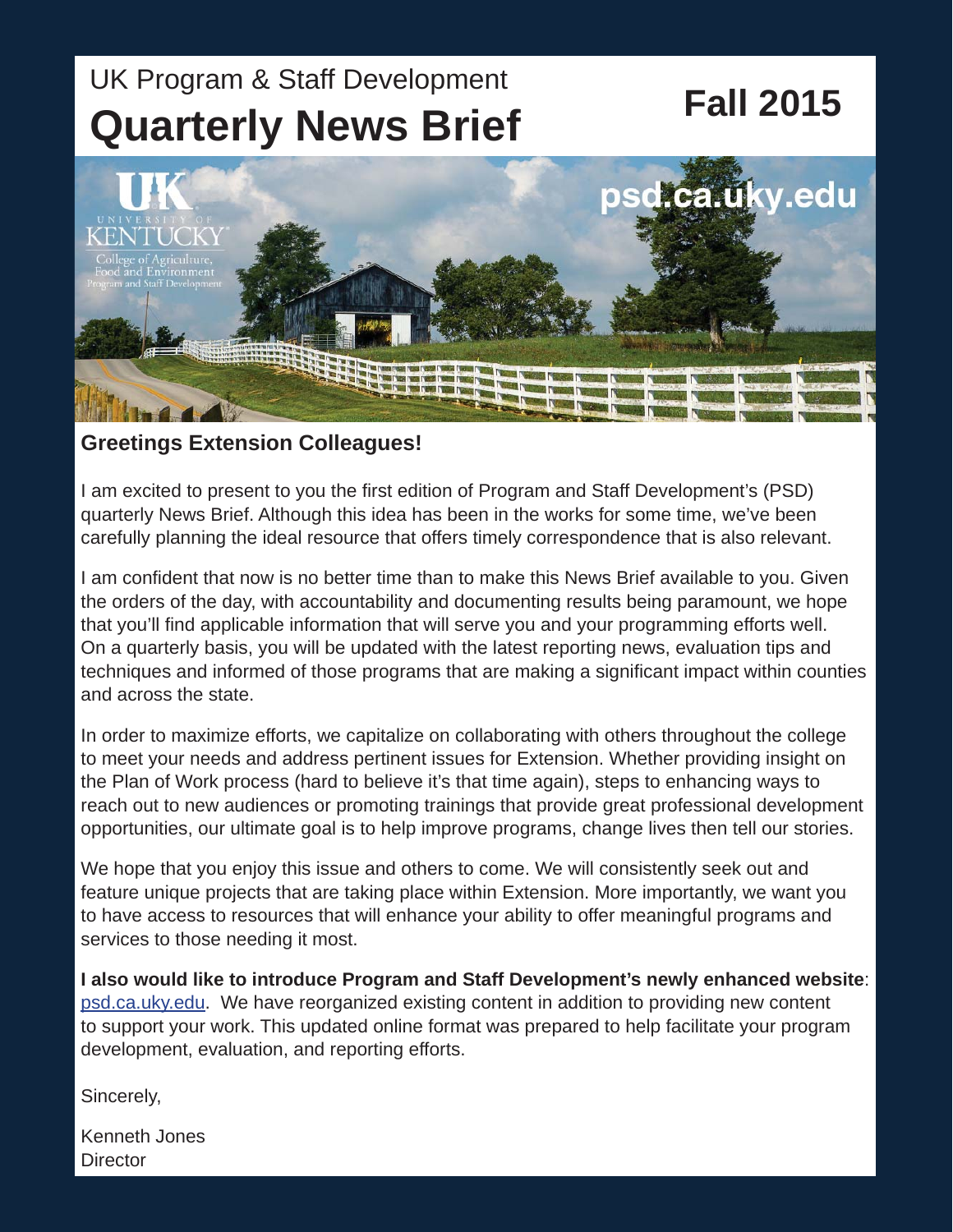### **Agents in Action**

*Success Story: Diane Mason (Boone County), Cooking with Friends*. This program was developed to help ESL adults learn about American foods, food customs, recipe preparation and involving their children in planning and preparing foods…[read more](https://psd.ca.uky.edu/files/fall_2015_success_story.pdf)

*Extending Knowledge, Changing Lives:* This new public value statement highlights both 4-H Youth Development and Agriculture and Natural Resources working together to bring STEM learning into the classroom. Extension provides the expertise and educational materials as well as incubators, candlers, and the hatching eggs needed to conduct the embryology programs… [read more](extension.ca.uky.edu/files/embryology_final.pdf)

*Extension on the Air:* The PSD website has a weekly updated set of web links to Extension on the TV and radio airwaves [here.](https://psd.ca.uky.edu/segments)

### **Professional Development Opportunities**

*In Service Opportunity: Survey Basics with Pam Sigler* began September 10th. Six sessions will be on Adobe Connect; the final session will be an in-person session. See [KERS](https://warehouse.ca.uky.edu/kers/login.aspx) for more details about session topics and dates/times. All sessions will be archived online.

*Teaching Tips:* As you develop your programs, being aware that each and every learner, regardless of age, brings experience with them to your Extension programs is important...read [more](http://psd.ca.uky.edu/files/fall_2015_teaching_tip.pdf)

*Evaluation Tips:* Social media is a way to reach audiences that don't have time to attend traditional Extension programs as well as introducing the broad range of issues that Extension addresses[…read more](http://psd.ca.uky.edu/files/fall_2015_psd_evaluation_tip_final.pdf)

## **Upcoming Opportunities**

*Cooperative Extension Service Summer Internship Program:* The internship gives interns an opportunity to develop personally and professionally. The intern is an added value to the counties. Currently, 32% of agents employed since the beginning of 2015 participated in the internship program. The summer internship program application will be open October 1st – December 31st. We will begin soliciting for county host at the end of October. If you have any questions please contact Mia Farrell at (859) 218-4800. Marketing materials and application available [here.](https://extension-jobs.ca.uky.edu/summer-intern-application)

*Kentucky Extension Diversity Awards:* Since 1994, Kentucky Cooperative Extension has recognized Extension professionals who, through targeted efforts, excelled in reaching new clientele. The awards are annual and are available to both KSU and UK Extension professionals. Those chosen for the award receive a plaque and a program award of \$500 (individual) and \$1,000 (team) to use in their County or department to continue diversity efforts. Beginning November 1st nominations/applications will be accepted and will close December 21st. If you have any questions please contact Quentin Tyler, Assistant Dean and Director for Diversity at **Quentin.tyler@uky.edu**.